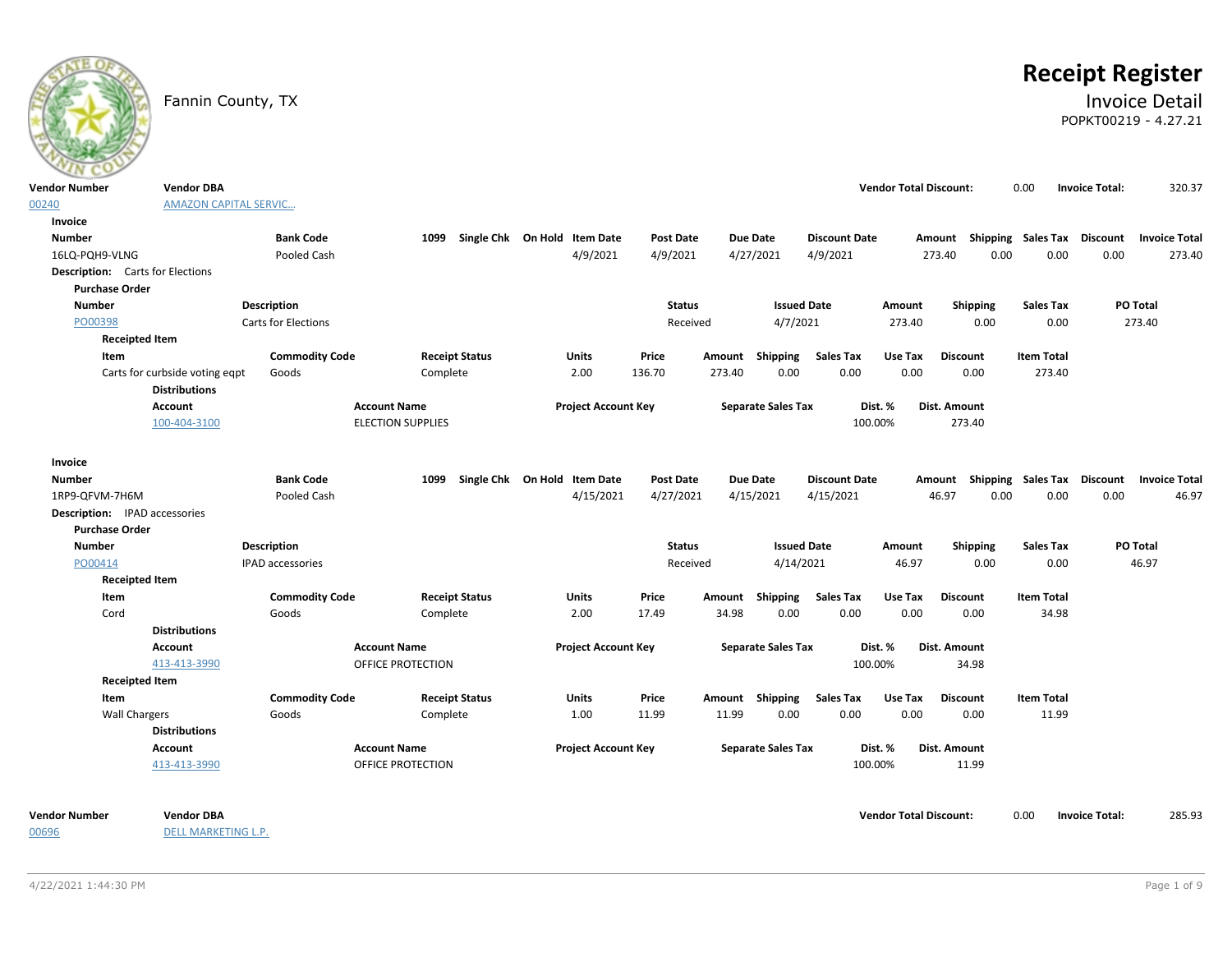| Invoice                         |                      |                                 |                        |                       |                                          |                               |        |                              |                                  |                               |                 |                            |                         |                               |
|---------------------------------|----------------------|---------------------------------|------------------------|-----------------------|------------------------------------------|-------------------------------|--------|------------------------------|----------------------------------|-------------------------------|-----------------|----------------------------|-------------------------|-------------------------------|
| <b>Number</b>                   |                      | <b>Bank Code</b>                | 1099                   |                       | Single Chk On Hold Item Date             | <b>Post Date</b>              |        | <b>Due Date</b>              | <b>Discount Date</b>             | Amount                        |                 | <b>Shipping Sales Tax</b>  | <b>Discount</b>         | <b>Invoice Total</b>          |
| 10480545996                     |                      | Pooled Cash                     |                        |                       | 4/12/2021                                | 4/27/2021                     |        | 4/27/2021                    | 4/12/2021                        | 124.44                        | 0.00            | 0.00                       | 0.00                    | 124.44                        |
| Description: Toner Dell S2815dn |                      |                                 |                        |                       |                                          |                               |        |                              |                                  |                               |                 |                            |                         |                               |
| <b>Purchase Order</b>           |                      |                                 |                        |                       |                                          |                               |        |                              |                                  |                               |                 |                            |                         |                               |
| <b>Number</b>                   |                      | <b>Description</b>              |                        |                       |                                          | <b>Status</b>                 |        | <b>Issued Date</b>           |                                  | Amount                        | <b>Shipping</b> | <b>Sales Tax</b>           |                         | PO Total                      |
| PO00408                         |                      | Toner Dell S2815dn              |                        |                       |                                          | Received                      |        | 4/9/2021                     |                                  | 124.44                        | 0.00            | 0.00                       |                         | 124.44                        |
| <b>Receipted Item</b>           |                      |                                 |                        |                       |                                          |                               |        |                              |                                  |                               |                 |                            |                         |                               |
| Item                            |                      | <b>Commodity Code</b>           |                        | <b>Receipt Status</b> | Units                                    | Price                         | Amount | <b>Shipping</b>              | <b>Sales Tax</b>                 | Use Tax                       | <b>Discount</b> | <b>Item Total</b>          |                         |                               |
| Toner Dell S2815dn              | <b>Distributions</b> | Goods                           | Complete               |                       | 1.00                                     | 124.44                        | 124.44 | 0.00                         | 0.00                             | 0.00                          | 0.00            | 124.44                     |                         |                               |
| <b>Account</b>                  |                      |                                 | <b>Account Name</b>    |                       | <b>Project Account Key</b>               |                               |        | <b>Separate Sales Tax</b>    | Dist. %                          |                               | Dist. Amount    |                            |                         |                               |
|                                 | 100-400-3100         |                                 | <b>OFFICE SUPPLIES</b> |                       |                                          |                               |        |                              | 100.00%                          |                               | 124.44          |                            |                         |                               |
| Invoice                         |                      |                                 |                        |                       |                                          |                               |        |                              |                                  |                               |                 |                            |                         |                               |
| <b>Number</b>                   |                      | <b>Bank Code</b>                | 1099                   | Single Chk On Hold    | <b>Item Date</b>                         | <b>Post Date</b>              |        | <b>Due Date</b>              | <b>Discount Date</b>             | Amount                        |                 | Shipping Sales Tax         | <b>Discount</b>         | <b>Invoice Total</b>          |
| 10481421542                     |                      | Pooled Cash                     |                        |                       | 4/14/2021                                | 4/27/2021                     |        | 4/27/2021                    | 4/14/2021                        | 161.49                        | 0.00            | 0.00                       | 0.00                    | 161.49                        |
| Description: Toner              |                      |                                 |                        |                       |                                          |                               |        |                              |                                  |                               |                 |                            |                         |                               |
| <b>Purchase Order</b>           |                      |                                 |                        |                       |                                          |                               |        |                              |                                  |                               |                 |                            |                         |                               |
| <b>Number</b>                   |                      | Description                     |                        |                       |                                          | <b>Status</b>                 |        | <b>Issued Date</b>           |                                  | Amount                        | <b>Shipping</b> | <b>Sales Tax</b>           |                         | PO Total                      |
| PO00419                         |                      | Toner                           |                        |                       |                                          | Received                      |        | 4/14/2021                    |                                  | 161.49                        | 0.00            | 0.00                       |                         | 161.49                        |
| <b>Receipted Item</b>           |                      |                                 |                        |                       |                                          |                               |        |                              |                                  |                               |                 |                            |                         |                               |
| Item                            |                      | <b>Commodity Code</b>           |                        | <b>Receipt Status</b> | Units                                    | Price                         |        | Amount Shipping              | <b>Sales Tax</b>                 | Use Tax                       | <b>Discount</b> | <b>Item Total</b>          |                         |                               |
| B3460 High Yield                |                      | Goods                           | Complete               |                       | 1.00                                     | 161.49                        | 161.49 | 0.00                         | 0.00                             | 0.00                          | 0.00            | 161.49                     |                         |                               |
|                                 | <b>Distributions</b> |                                 |                        |                       |                                          |                               |        |                              |                                  |                               |                 |                            |                         |                               |
| <b>Account</b>                  |                      |                                 | <b>Account Name</b>    |                       | <b>Project Account Key</b>               |                               |        | <b>Separate Sales Tax</b>    | Dist. %                          |                               | Dist. Amount    |                            |                         |                               |
|                                 | 100-450-3100         |                                 | <b>OFFICE SUPPLIES</b> |                       |                                          |                               |        |                              | 100.00%                          |                               | 161.49          |                            |                         |                               |
|                                 |                      |                                 |                        |                       |                                          |                               |        |                              |                                  |                               |                 |                            |                         |                               |
| <b>Vendor Number</b>            | <b>Vendor DBA</b>    |                                 |                        |                       |                                          |                               |        |                              |                                  | <b>Vendor Total Discount:</b> |                 | 0.00                       | <b>Invoice Total:</b>   | 1,006.27                      |
| 00216                           | <b>OFFICE DEPOT</b>  |                                 |                        |                       |                                          |                               |        |                              |                                  |                               |                 |                            |                         |                               |
| Invoice                         |                      |                                 | 1099                   |                       |                                          |                               |        |                              |                                  |                               |                 |                            |                         |                               |
| <b>Number</b><br>16446091802    |                      | <b>Bank Code</b><br>Pooled Cash |                        |                       | Single Chk On Hold Item Date<br>4/6/2021 | <b>Post Date</b><br>4/27/2021 |        | <b>Due Date</b><br>4/27/2021 | <b>Discount Date</b><br>4/6/2021 | Amount                        | 14.20<br>0.00   | Shipping Sales Tax<br>0.00 | <b>Discount</b><br>0.00 | <b>Invoice Total</b><br>14.20 |
| <b>Description:</b> Staples     |                      |                                 |                        |                       |                                          |                               |        |                              |                                  |                               |                 |                            |                         |                               |
| <b>Purchase Order</b>           |                      |                                 |                        |                       |                                          |                               |        |                              |                                  |                               |                 |                            |                         |                               |
| <b>Number</b>                   |                      | <b>Description</b>              |                        |                       |                                          | <b>Status</b>                 |        | <b>Issued Date</b>           |                                  | Amount                        | <b>Shipping</b> | <b>Sales Tax</b>           |                         | PO Total                      |
| PO00434                         |                      | <b>Staples</b>                  |                        |                       |                                          | Received                      |        | 4/22/2021                    |                                  | 14.20                         | 0.00            | 0.00                       |                         | 14.20                         |
| <b>Receipted Item</b>           |                      |                                 |                        |                       |                                          |                               |        |                              |                                  |                               |                 |                            |                         |                               |
| Item                            |                      | <b>Commodity Code</b>           |                        | <b>Receipt Status</b> | Units                                    | Price                         |        | Amount Shipping              | Sales Tax                        | Use Tax                       | <b>Discount</b> | <b>Item Total</b>          |                         |                               |
| Staples (prev backordered)      | <b>Distributions</b> | Goods                           | Complete               |                       | 5.00                                     | 2.84                          | 14.20  | 0.00                         | 0.00                             | 0.00                          | 0.00            | 14.20                      |                         |                               |
| <b>Account</b>                  |                      |                                 | <b>Account Name</b>    |                       | <b>Project Account Key</b>               |                               |        | <b>Separate Sales Tax</b>    | Dist. %                          |                               | Dist. Amount    |                            |                         |                               |
|                                 | 100-475-3100         |                                 | <b>OFFICE SUPPLIES</b> |                       |                                          |                               |        |                              | 100.00%                          |                               | 14.20           |                            |                         |                               |
|                                 |                      |                                 |                        |                       |                                          |                               |        |                              |                                  |                               |                 |                            |                         |                               |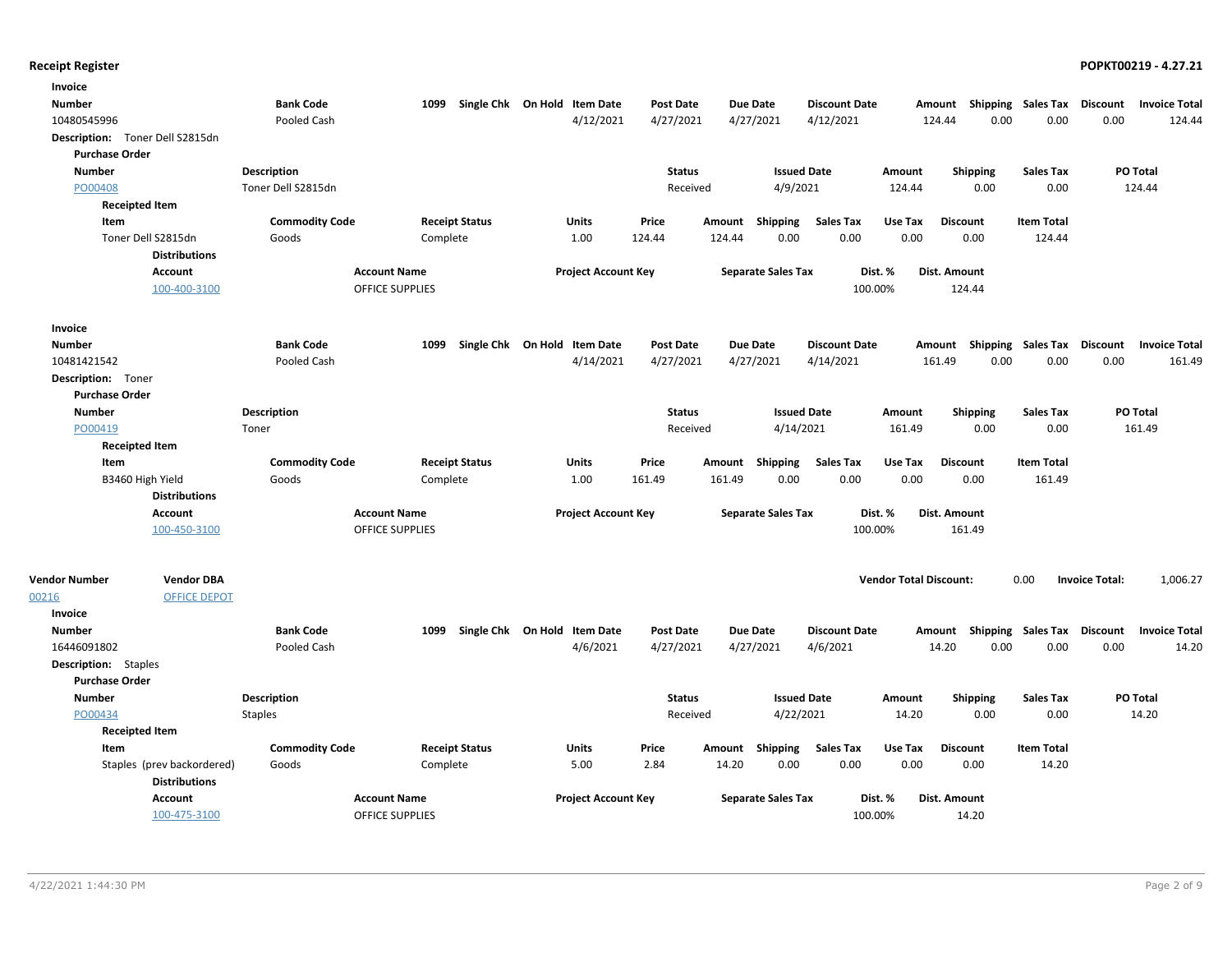| Invoice                                                        |                       |                                               |                              |               |        |                           |                      |         |                                                  |                           |          |                      |
|----------------------------------------------------------------|-----------------------|-----------------------------------------------|------------------------------|---------------|--------|---------------------------|----------------------|---------|--------------------------------------------------|---------------------------|----------|----------------------|
| <b>Number</b>                                                  | <b>Bank Code</b>      | 1099                                          | Single Chk On Hold Item Date | Post Date     |        | <b>Due Date</b>           | <b>Discount Date</b> |         | Amount                                           | <b>Shipping Sales Tax</b> | Discount | <b>Invoice Total</b> |
| 165226070001                                                   | Pooled Cash           |                                               | 4/13/2021                    | 4/27/2021     |        | 4/27/2021                 | 4/13/2021            |         | 103.40<br>0.00                                   | 0.00                      | 0.00     | 103.40               |
| <b>Description:</b> office supplies                            |                       |                                               |                              |               |        |                           |                      |         |                                                  |                           |          |                      |
| <b>Purchase Order</b>                                          |                       |                                               |                              |               |        |                           |                      |         |                                                  |                           |          |                      |
| <b>Number</b>                                                  | <b>Description</b>    |                                               |                              | <b>Status</b> |        | <b>Issued Date</b>        |                      | Amount  | <b>Shipping</b>                                  | <b>Sales Tax</b>          |          | <b>PO Total</b>      |
| PO00411                                                        | office supplies       |                                               |                              | Received      |        | 4/13/2021                 |                      | 158.40  | 0.00                                             | 0.00                      |          | 158.40               |
| <b>Receipted Item</b>                                          |                       |                                               |                              |               |        |                           |                      |         |                                                  |                           |          |                      |
| Item                                                           | <b>Commodity Code</b> | <b>Receipt Status</b>                         | <b>Units</b>                 | Price         | Amount | Shipping                  | <b>Sales Tax</b>     | Use Tax | <b>Discount</b>                                  | <b>Item Total</b>         |          |                      |
| hp26a original black toner cartrid Goods                       |                       | Complete                                      | 1.00                         | 83.01         | 83.01  | 0.00                      | 0.00                 | 0.00    | 0.00                                             | 83.01                     |          |                      |
| <b>Distributions</b>                                           |                       |                                               |                              |               |        |                           |                      |         |                                                  |                           |          |                      |
| <b>Account</b>                                                 |                       | <b>Account Name</b>                           | <b>Project Account Key</b>   |               |        | <b>Separate Sales Tax</b> |                      | Dist. % | Dist. Amount                                     |                           |          |                      |
| 100-456-3100                                                   |                       | <b>OFFICE SUPPLIES</b>                        |                              |               |        |                           | 100.00%              |         | 83.01                                            |                           |          |                      |
| <b>Receipted Item</b>                                          |                       |                                               |                              |               |        |                           |                      |         |                                                  |                           |          |                      |
| Item                                                           | <b>Commodity Code</b> | <b>Receipt Status</b>                         | Units                        | Price         | Amount | Shipping                  | <b>Sales Tax</b>     | Use Tax | <b>Discount</b>                                  | <b>Item Total</b>         |          |                      |
| <b>PAPER TOWELS</b>                                            | Goods                 | Complete                                      | 1.00                         | 20.39         | 20.39  | 0.00                      | 0.00                 | 0.00    | 0.00                                             | 20.39                     |          |                      |
| <b>Distributions</b>                                           |                       |                                               |                              |               |        |                           |                      |         |                                                  |                           |          |                      |
| Account                                                        |                       | <b>Account Name</b>                           | <b>Project Account Key</b>   |               |        | <b>Separate Sales Tax</b> |                      | Dist. % | Dist. Amount                                     |                           |          |                      |
| 100-456-3100                                                   |                       | OFFICE SUPPLIES                               |                              |               |        |                           | 100.00%              |         | 20.39                                            |                           |          |                      |
| <b>Receipted Item</b>                                          |                       |                                               |                              |               |        |                           |                      |         |                                                  |                           |          |                      |
| Item                                                           | <b>Commodity Code</b> | <b>Receipt Status</b>                         | <b>Units</b>                 | Price         |        | Amount Shipping           | <b>Sales Tax</b>     | Use Tax | <b>Discount</b>                                  | <b>Item Total</b>         |          |                      |
| POSTAGE STAMPS                                                 | Goods                 | Void                                          | 1.00                         | 55.00         | 55.00  | 0.00                      | 0.00                 | 0.00    | 0.00                                             | 55.00                     |          |                      |
| <b>Distributions</b>                                           |                       |                                               |                              |               |        |                           |                      |         |                                                  |                           |          |                      |
| <b>Account</b>                                                 |                       | <b>Account Name</b><br><b>OFFICE SUPPLIES</b> | <b>Project Account Key</b>   |               |        | <b>Separate Sales Tax</b> | 100.00%              | Dist. % | Dist. Amount<br>55.00                            |                           |          |                      |
| 100-455-3100                                                   |                       |                                               |                              |               |        |                           |                      |         |                                                  |                           |          |                      |
| Invoice                                                        |                       |                                               |                              |               |        |                           |                      |         |                                                  |                           |          |                      |
| Number                                                         | <b>Bank Code</b>      | 1099                                          | Single Chk On Hold Item Date | Post Date     |        | Due Date                  | <b>Discount Date</b> |         | Amount Shipping Sales Tax Discount Invoice Total |                           |          |                      |
| 166819112001                                                   | Pooled Cash           |                                               | 4/9/2021                     | 4/27/2021     |        | 4/27/2021                 | 4/9/2021             |         | 509.71<br>0.00                                   | 0.00                      | 0.00     | 509.71               |
| <b>Description:</b> paper, toner - Vitals                      |                       |                                               |                              |               |        |                           |                      |         |                                                  |                           |          |                      |
| <b>Purchase Order</b>                                          |                       |                                               |                              |               |        |                           |                      |         |                                                  |                           |          |                      |
| <b>Number</b>                                                  | <b>Description</b>    |                                               |                              | <b>Status</b> |        | <b>Issued Date</b>        |                      | Amount  | <b>Shipping</b>                                  | <b>Sales Tax</b>          |          | PO Total             |
| PO00401                                                        | paper, toner - Vitals |                                               |                              | Received      |        | 4/9/2021                  |                      | 509.71  | 0.00                                             | 0.00                      |          | 509.71               |
| <b>Receipted Item</b>                                          |                       |                                               |                              |               |        |                           |                      |         |                                                  |                           |          |                      |
| Item                                                           | <b>Commodity Code</b> | <b>Receipt Status</b>                         | Units                        | Price         | Amount | Shipping                  | Sales Tax            | Use Tax | <b>Discount</b>                                  | <b>Item Total</b>         |          |                      |
| HP 508X High Yield Black Toner C: Goods                        |                       | Complete                                      | 2.00                         | 194.33        | 388.66 | 0.00                      | 0.00                 | 0.00    | 0.00                                             | 388.66                    |          |                      |
| <b>Distributions</b>                                           |                       |                                               |                              |               |        |                           |                      |         |                                                  |                           |          |                      |
| Account                                                        |                       | <b>Account Name</b>                           | <b>Project Account Key</b>   |               |        | <b>Separate Sales Tax</b> |                      | Dist. % | Dist. Amount                                     |                           |          |                      |
| 120-411-3100                                                   |                       | <b>OFFICE SUPPLIES</b>                        |                              |               |        |                           | 100.00%              |         | 388.66                                           |                           |          |                      |
| <b>Receipted Item</b>                                          |                       |                                               |                              |               |        |                           |                      |         |                                                  |                           |          |                      |
| Item                                                           | <b>Commodity Code</b> | <b>Receipt Status</b>                         | Units                        | Price         |        | Amount Shipping           | <b>Sales Tax</b>     | Use Tax | <b>Discount</b>                                  | <b>Item Total</b>         |          |                      |
| paper 8.5 x 11" cases FROM VITAI Goods<br><b>Distributions</b> |                       | Complete                                      | 3.00                         | 37.44         | 112.32 | 0.00                      | 0.00                 | 0.00    | 0.00                                             | 112.32                    |          |                      |
| Account                                                        |                       | <b>Account Name</b>                           | <b>Project Account Key</b>   |               |        | <b>Separate Sales Tax</b> |                      | Dist. % | Dist. Amount                                     |                           |          |                      |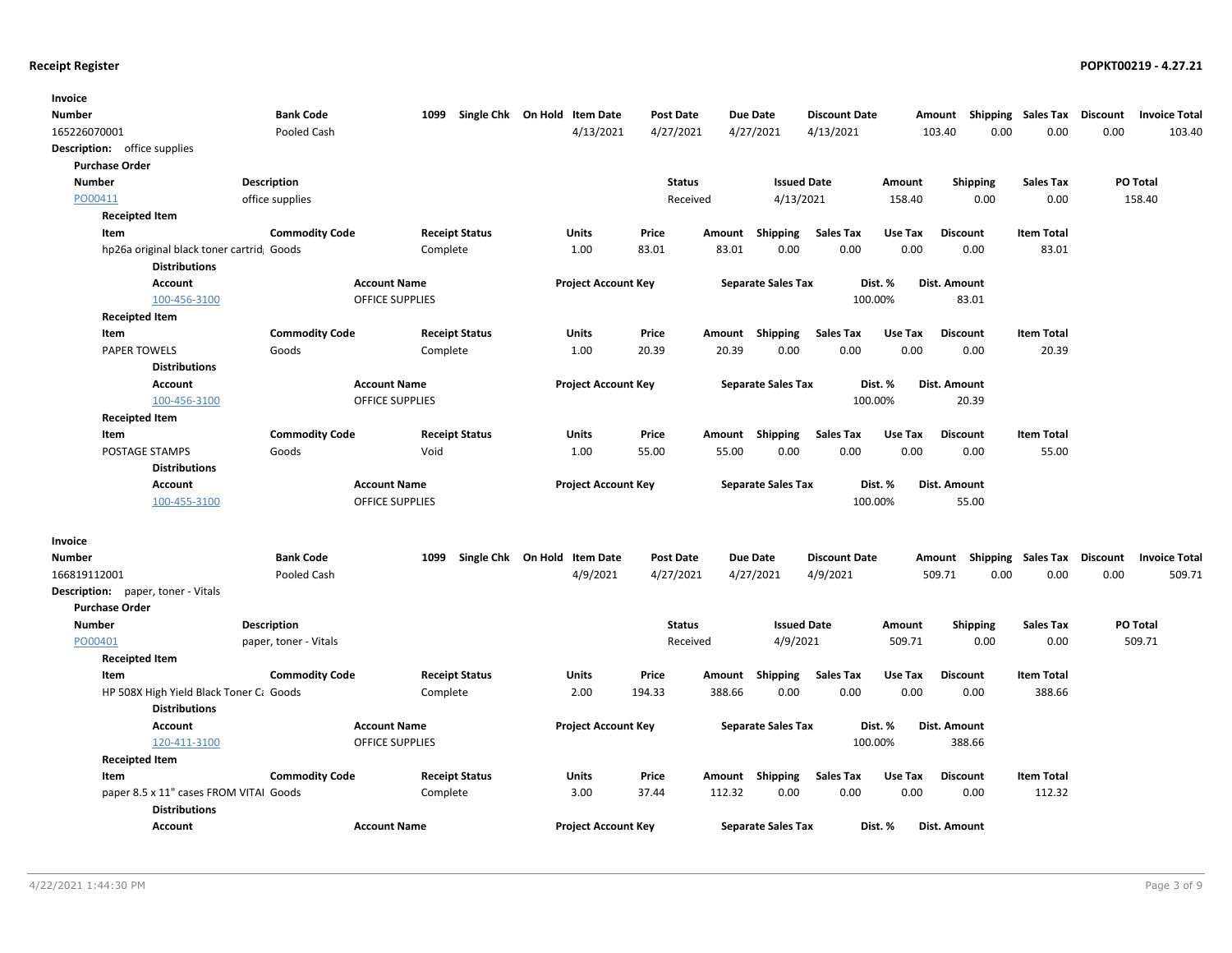|  | <b>Receipt Register</b> |
|--|-------------------------|
|--|-------------------------|

| 120-411-3100                           |                         | OFFICE SUPPLIES                               |                              |                            |               |                           |                      | 100.00% | 112.32              |                   |                                  |       |
|----------------------------------------|-------------------------|-----------------------------------------------|------------------------------|----------------------------|---------------|---------------------------|----------------------|---------|---------------------|-------------------|----------------------------------|-------|
| <b>Receipted Item</b>                  |                         |                                               |                              |                            |               |                           |                      |         |                     |                   |                                  |       |
| Item                                   | <b>Commodity Code</b>   | <b>Receipt Status</b>                         | Units                        | Price                      | Amount        | Shipping                  | <b>Sales Tax</b>     | Use Tax | <b>Discount</b>     | <b>Item Total</b> |                                  |       |
| Post it flags 750067                   | Goods                   | Complete                                      | 3.00                         | 2.91                       | 8.73          | 0.00                      | 0.00                 | 0.00    | 0.00                | 8.73              |                                  |       |
| <b>Distributions</b>                   |                         |                                               |                              |                            |               |                           |                      |         |                     |                   |                                  |       |
| <b>Account</b>                         |                         | <b>Account Name</b>                           |                              | <b>Project Account Key</b> |               | <b>Separate Sales Tax</b> |                      | Dist. % | Dist. Amount        |                   |                                  |       |
| 120-411-3100                           |                         | <b>OFFICE SUPPLIES</b>                        |                              |                            |               |                           |                      | 100.00% | 8.73                |                   |                                  |       |
| Invoice                                |                         |                                               |                              |                            |               |                           |                      |         |                     |                   |                                  |       |
| <b>Number</b>                          | <b>Bank Code</b>        | 1099                                          | Single Chk On Hold Item Date | <b>Post Date</b>           |               | <b>Due Date</b>           | <b>Discount Date</b> |         | Shipping<br>Amount  | Sales Tax         | Discount<br><b>Invoice Total</b> |       |
| 167784811001                           | Pooled Cash             |                                               | 4/12/2021                    | 4/27/2021                  |               | 4/27/2021                 | 4/12/2021            |         | 57.89<br>0.00       | 0.00              | 0.00                             | 57.89 |
| <b>Description:</b> Office Supplies    |                         |                                               |                              |                            |               |                           |                      |         |                     |                   |                                  |       |
| <b>Purchase Order</b>                  |                         |                                               |                              |                            |               |                           |                      |         |                     |                   |                                  |       |
| <b>Number</b>                          | <b>Description</b>      |                                               |                              |                            | <b>Status</b> | <b>Issued Date</b>        |                      | Amount  | Shipping            | <b>Sales Tax</b>  | PO Total                         |       |
| PO00405                                |                         | ELECTIONS supplies, ship to 800 E. 2nd Street |                              |                            | Received      | 4/7/2021                  |                      | 10.80   | 0.00                | 0.00              | 10.80                            |       |
| <b>Receipted Item</b>                  |                         |                                               |                              |                            |               |                           |                      |         |                     |                   |                                  |       |
| Item                                   | <b>Commodity Code</b>   | <b>Receipt Status</b>                         | Units                        | Price                      | Amount        | Shipping                  | <b>Sales Tax</b>     | Use Tax | <b>Discount</b>     | <b>Item Total</b> |                                  |       |
| 145660 yellow copier paper             | Goods                   | Complete                                      | 2.00                         | 5.40                       | 10.80         | 0.00                      | 0.00                 | 0.00    | 0.00                | 10.80             |                                  |       |
| <b>Distributions</b>                   |                         |                                               |                              |                            |               |                           |                      |         |                     |                   |                                  |       |
| <b>Account</b>                         |                         | <b>Account Name</b>                           |                              | <b>Project Account Key</b> |               | <b>Separate Sales Tax</b> |                      | Dist. % | Dist. Amount        |                   |                                  |       |
| 100-404-3100                           |                         | <b>ELECTION SUPPLIES</b>                      |                              |                            |               |                           |                      | 100.00% | 10.80               |                   |                                  |       |
| <b>Purchase Order</b>                  |                         |                                               |                              |                            |               |                           |                      |         |                     |                   |                                  |       |
| <b>Number</b>                          | <b>Description</b>      |                                               |                              |                            | <b>Status</b> | <b>Issued Date</b>        |                      | Amount  | <b>Shipping</b>     | <b>Sales Tax</b>  | PO Total                         |       |
| PO00407                                | Office Supplies         |                                               |                              |                            | Received      | 4/8/2021                  |                      | 33.10   | 0.00                | 0.00              | 33.10                            |       |
| <b>Receipted Item</b>                  |                         |                                               |                              |                            |               |                           |                      |         |                     |                   |                                  |       |
| Item                                   | <b>Commodity Code</b>   | <b>Receipt Status</b>                         | Units                        | Price                      | Amount        | Shipping                  | <b>Sales Tax</b>     | Use Tax | <b>Discount</b>     | <b>Item Total</b> |                                  |       |
| 18x18x18 Shipping Boxes - Pack o Goods |                         | Complete                                      | 1.00                         | 33.10                      | 33.10         | 0.00                      | 0.00                 | 0.00    | 0.00                | 33.10             |                                  |       |
|                                        |                         |                                               | <b>Vendor Part Number:</b>   | 548686                     |               |                           |                      |         |                     |                   |                                  |       |
| <b>Distributions</b>                   |                         |                                               |                              |                            |               |                           |                      |         |                     |                   |                                  |       |
| <b>Account</b>                         |                         | <b>Account Name</b>                           |                              | <b>Project Account Key</b> |               | <b>Separate Sales Tax</b> |                      | Dist. % | <b>Dist. Amount</b> |                   |                                  |       |
| 100-499-3100                           |                         | <b>OFFICE SUPPLIES</b>                        |                              |                            |               |                           |                      | 100.00% | 33.10               |                   |                                  |       |
| <b>Purchase Order</b>                  |                         |                                               |                              |                            |               |                           |                      |         |                     |                   |                                  |       |
| <b>Number</b>                          | Description             |                                               |                              |                            | <b>Status</b> | <b>Issued Date</b>        |                      | Amount  | <b>Shipping</b>     | <b>Sales Tax</b>  | PO Total                         |       |
| PO00406                                | <b>Cleaning Dusters</b> |                                               |                              |                            | Received      | 4/7/2021                  |                      | 13.99   | 0.00                | 0.00              | 13.99                            |       |
| <b>Receipted Item</b>                  |                         |                                               |                              |                            |               |                           |                      |         |                     |                   |                                  |       |
| Item                                   | <b>Commodity Code</b>   | <b>Receipt Status</b>                         | Units                        | Price                      | Amount        | Shipping                  | <b>Sales Tax</b>     | Use Tax | <b>Discount</b>     | <b>Item Total</b> |                                  |       |
| item #182733 red felt tip pens         | Goods                   | Complete                                      | 1.00                         | 13.99                      | 13.99         | 0.00                      | 0.00                 | 0.00    | 0.00                | 13.99             |                                  |       |
| <b>Distributions</b>                   |                         |                                               |                              |                            |               |                           |                      |         |                     |                   |                                  |       |
| <b>Account</b>                         |                         | <b>Account Name</b>                           |                              | <b>Project Account Key</b> |               | <b>Separate Sales Tax</b> |                      | Dist. % | <b>Dist. Amount</b> |                   |                                  |       |
| 100-455-3100                           |                         | <b>OFFICE SUPPLIES</b>                        |                              |                            |               |                           |                      | 100.00% | 13.99               |                   |                                  |       |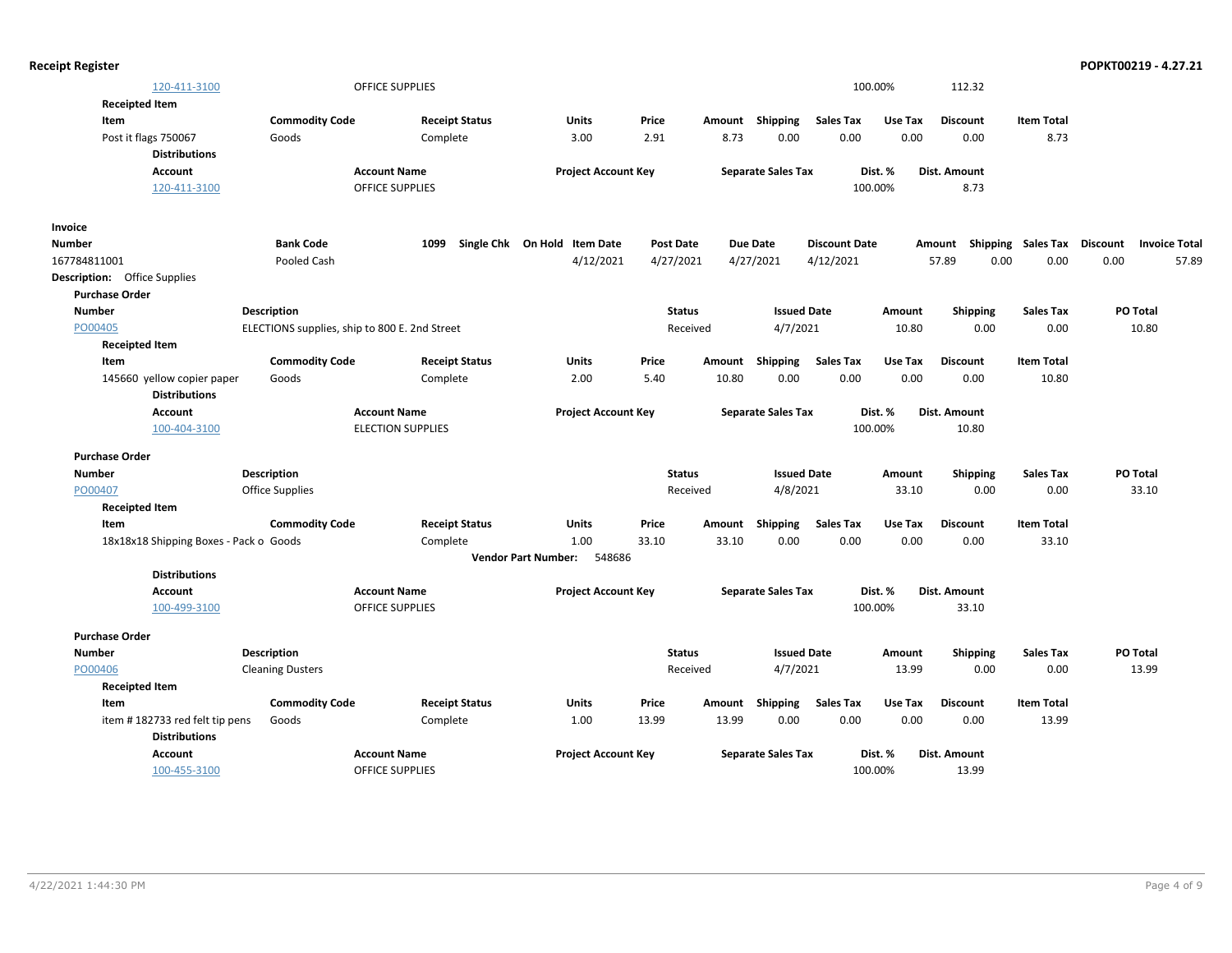| Invoice                                                       |                                               |                          |                              |                  |                           |                      |                     |                                      |                                         |
|---------------------------------------------------------------|-----------------------------------------------|--------------------------|------------------------------|------------------|---------------------------|----------------------|---------------------|--------------------------------------|-----------------------------------------|
| Number                                                        | <b>Bank Code</b>                              | 1099                     | Single Chk On Hold Item Date | <b>Post Date</b> | <b>Due Date</b>           | <b>Discount Date</b> | Amount              | Shipping Sales Tax                   | <b>Discount</b><br><b>Invoice Total</b> |
| 167785580001                                                  | Pooled Cash                                   |                          | 4/12/2021                    | 4/27/2021        | 4/27/2021                 | 4/12/2021            | 21.48               | 0.00                                 | 0.00<br>0.00<br>21.48                   |
| Description: Ink                                              |                                               |                          |                              |                  |                           |                      |                     |                                      |                                         |
| <b>Purchase Order</b>                                         |                                               |                          |                              |                  |                           |                      |                     |                                      |                                         |
| <b>Number</b>                                                 | <b>Description</b>                            |                          |                              | <b>Status</b>    |                           | <b>Issued Date</b>   | Amount              | <b>Shipping</b><br><b>Sales Tax</b>  | PO Total                                |
| PO00405                                                       | ELECTIONS supplies, ship to 800 E. 2nd Street |                          |                              | Received         | 4/7/2021                  |                      | 16.79               | 0.00                                 | 0.00<br>16.79                           |
| <b>Receipted Item</b>                                         |                                               |                          |                              |                  |                           |                      |                     |                                      |                                         |
| Item                                                          | <b>Commodity Code</b>                         | <b>Receipt Status</b>    | Units                        | Price            | Amount<br><b>Shipping</b> | <b>Sales Tax</b>     | Use Tax             | <b>Discount</b><br><b>Item Total</b> |                                         |
| 352272<br>A--Z accordion file, I Goods                        |                                               | Complete                 | 1.00                         | 16.79            | 0.00<br>16.79             | 0.00                 | 0.00                | 0.00<br>16.79                        |                                         |
| <b>Distributions</b>                                          |                                               |                          |                              |                  |                           |                      |                     |                                      |                                         |
| <b>Account</b>                                                |                                               | <b>Account Name</b>      | <b>Project Account Key</b>   |                  | <b>Separate Sales Tax</b> | Dist. %              | <b>Dist. Amount</b> |                                      |                                         |
| 100-404-3100                                                  |                                               | <b>ELECTION SUPPLIES</b> |                              |                  |                           | 100.00%              |                     | 16.79                                |                                         |
| <b>Purchase Order</b>                                         |                                               |                          |                              |                  |                           |                      |                     |                                      |                                         |
| <b>Number</b>                                                 | <b>Description</b>                            |                          |                              | <b>Status</b>    |                           | <b>Issued Date</b>   | Amount              | <b>Shipping</b><br>Sales Tax         | PO Total                                |
| PO00435                                                       | Ink                                           |                          |                              | Received         | 4/22/2021                 |                      | 4.69                | 0.00                                 | 0.00<br>4.69                            |
| <b>Receipted Item</b>                                         |                                               |                          |                              |                  |                           |                      |                     |                                      |                                         |
| Item                                                          | <b>Commodity Code</b>                         | <b>Receipt Status</b>    | <b>Units</b>                 | Price            | Amount<br><b>Shipping</b> | <b>Sales Tax</b>     | Use Tax             | <b>Item Total</b><br><b>Discount</b> |                                         |
| Ink (previously backordered)                                  | Goods                                         | Complete                 | 1.00                         | 4.69             | 4.69<br>0.00              | 0.00                 | 0.00                | 0.00                                 | 4.69                                    |
| <b>Distributions</b>                                          |                                               |                          |                              |                  |                           |                      |                     |                                      |                                         |
| <b>Account</b>                                                |                                               | <b>Account Name</b>      | <b>Project Account Key</b>   |                  | <b>Separate Sales Tax</b> | Dist. %              | Dist. Amount        |                                      |                                         |
| 100-499-3100                                                  |                                               | <b>OFFICE SUPPLIES</b>   |                              |                  |                           | 100.00%              |                     | 4.69                                 |                                         |
|                                                               |                                               |                          |                              |                  |                           |                      |                     |                                      |                                         |
| Invoice                                                       |                                               |                          |                              |                  |                           |                      |                     |                                      |                                         |
| Number                                                        | <b>Bank Code</b>                              | 1099                     | Single Chk On Hold Item Date | <b>Post Date</b> | <b>Due Date</b>           | <b>Discount Date</b> | Amount              | Shipping Sales Tax                   | <b>Discount</b><br><b>Invoice Total</b> |
| 167785581001                                                  | Pooled Cash                                   |                          | 4/13/2021                    | 4/27/2021        | 4/27/2021                 | 4/13/2021            | 9.20                | 0.00                                 | 0.00<br>9.20<br>0.00                    |
| <b>Description:</b> Sheet protectors<br><b>Purchase Order</b> |                                               |                          |                              |                  |                           |                      |                     |                                      |                                         |
| <b>Number</b>                                                 | Description                                   |                          |                              | <b>Status</b>    |                           | <b>Issued Date</b>   | Amount              | <b>Shipping</b><br><b>Sales Tax</b>  | <b>PO Total</b>                         |
| PO00406                                                       | <b>Cleaning Dusters</b>                       |                          |                              | Received         | 4/7/2021                  |                      | 9.20                | 0.00                                 | 0.00<br>9.20                            |
| <b>Receipted Item</b>                                         |                                               |                          |                              |                  |                           |                      |                     |                                      |                                         |
| Item                                                          | <b>Commodity Code</b>                         | <b>Receipt Status</b>    | Units                        | Price            | <b>Shipping</b><br>Amount | <b>Sales Tax</b>     | Use Tax             | <b>Item Total</b><br><b>Discount</b> |                                         |
| standard weight sheet protectors Goods                        |                                               | Complete                 | 2.00                         | 4.60             | 0.00<br>9.20              | 0.00                 | 0.00                | 0.00                                 | 9.20                                    |
| <b>Distributions</b>                                          |                                               |                          |                              |                  |                           |                      |                     |                                      |                                         |
| Account                                                       |                                               | <b>Account Name</b>      | <b>Project Account Key</b>   |                  | <b>Separate Sales Tax</b> | Dist. %              | Dist. Amount        |                                      |                                         |
| 100-455-3100                                                  |                                               | <b>OFFICE SUPPLIES</b>   |                              |                  |                           | 100.00%              |                     | 9.20                                 |                                         |
|                                                               |                                               |                          |                              |                  |                           |                      |                     |                                      |                                         |
| Invoice                                                       |                                               |                          |                              |                  |                           |                      |                     |                                      |                                         |
| Number                                                        | <b>Bank Code</b>                              | 1099                     | Single Chk On Hold Item Date | <b>Post Date</b> | <b>Due Date</b>           | <b>Discount Date</b> |                     | Amount Shipping Sales Tax            | Discount<br><b>Invoice Total</b>        |
| 168345725001                                                  | Pooled Cash                                   |                          | 4/14/2021                    | 4/27/2021        | 4/27/2021                 | 4/14/2021            | 130.49              | 0.00                                 | 0.00<br>0.00<br>130.49                  |
| <b>Description:</b> Copier Paper                              |                                               |                          |                              |                  |                           |                      |                     |                                      |                                         |
| <b>Purchase Order</b>                                         |                                               |                          |                              |                  |                           |                      |                     |                                      |                                         |
| <b>Number</b>                                                 | <b>Description</b>                            |                          |                              | <b>Status</b>    |                           | <b>Issued Date</b>   | Amount              | <b>Shipping</b><br><b>Sales Tax</b>  | <b>PO Total</b>                         |
| PO00420                                                       | <b>Office Supplies</b>                        |                          |                              | Received         | 4/14/2021                 |                      | 13.56               | 0.00                                 | 0.00<br>13.56                           |
|                                                               |                                               |                          |                              |                  |                           |                      |                     |                                      |                                         |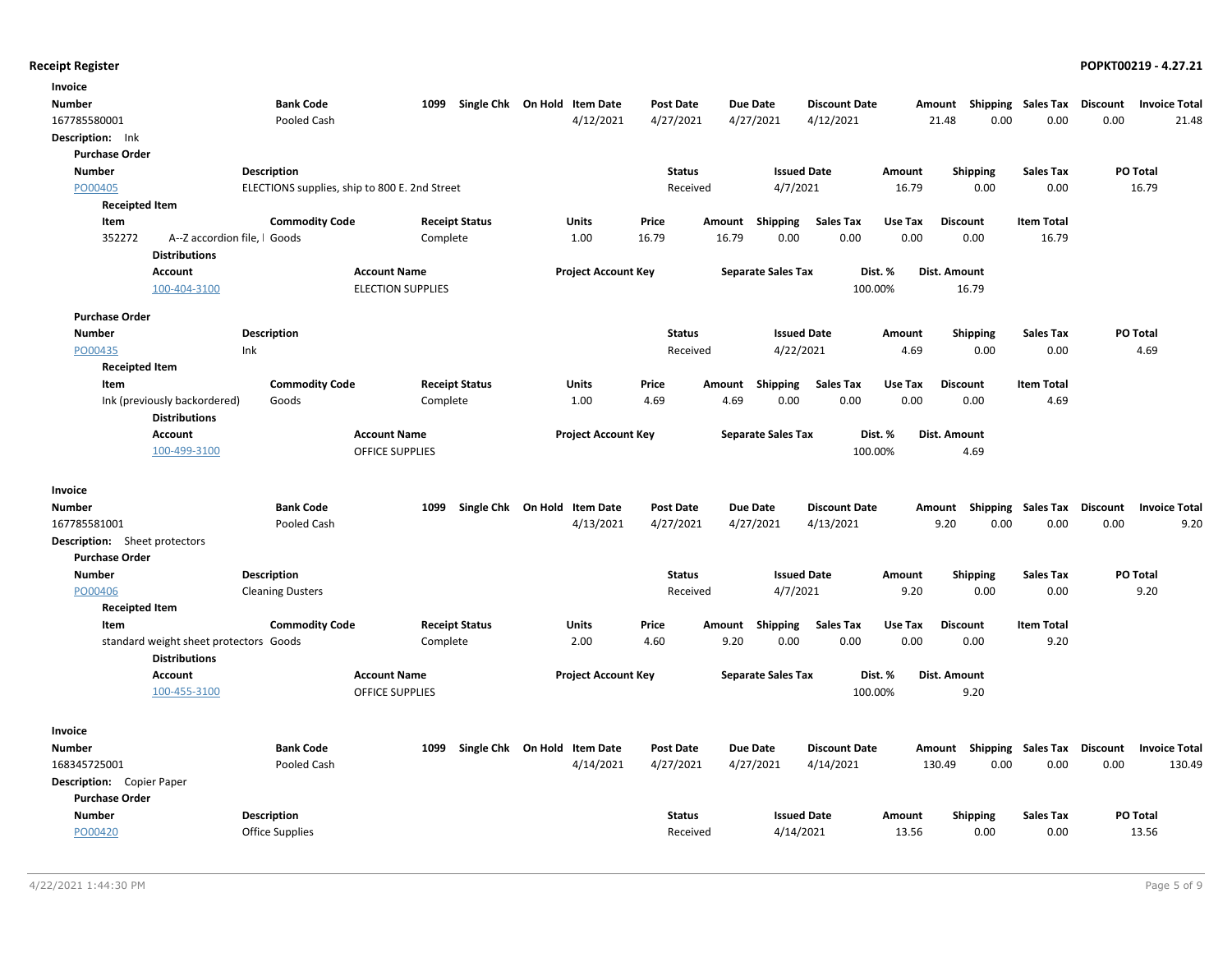| <b>Receipted Item</b>                   |                       |                        |                            |       |               |                           |                  |         |                 |                   |          |
|-----------------------------------------|-----------------------|------------------------|----------------------------|-------|---------------|---------------------------|------------------|---------|-----------------|-------------------|----------|
| Item                                    | <b>Commodity Code</b> | <b>Receipt Status</b>  | Units                      | Price |               | Amount Shipping           | <b>Sales Tax</b> | Use Tax | <b>Discount</b> | <b>Item Total</b> |          |
| 3 x 3 Sticky Notes                      | Goods                 | Complete               | 1.00                       | 13.56 | 13.56         | 0.00                      | 0.00             | 0.00    | 0.00            | 13.56             |          |
| <b>Distributions</b>                    |                       |                        |                            |       |               |                           |                  |         |                 |                   |          |
| <b>Account</b>                          |                       | <b>Account Name</b>    | <b>Project Account Key</b> |       |               | <b>Separate Sales Tax</b> |                  | Dist. % | Dist. Amount    |                   |          |
| 100-450-3100                            |                       | OFFICE SUPPLIES        |                            |       |               |                           |                  | 100.00% | 13.56           |                   |          |
| <b>Purchase Order</b>                   |                       |                        |                            |       |               |                           |                  |         |                 |                   |          |
| <b>Number</b>                           | <b>Description</b>    |                        |                            |       | <b>Status</b> | <b>Issued Date</b>        |                  | Amount  | <b>Shipping</b> | Sales Tax         | PO Total |
| PO00417                                 | Copier Paper          |                        |                            |       | Received      | 4/14/2021                 |                  | 31.99   | 0.00            | 0.00              | 31.99    |
| <b>Receipted Item</b>                   |                       |                        |                            |       |               |                           |                  |         |                 |                   |          |
| Item                                    | <b>Commodity Code</b> | <b>Receipt Status</b>  | Units                      | Price | Amount        | <b>Shipping</b>           | <b>Sales Tax</b> | Use Tax | <b>Discount</b> | <b>Item Total</b> |          |
| Case of Paper                           | Goods                 | Complete               | 1.00                       | 31.99 | 31.99         | 0.00                      | 0.00             | 0.00    | 0.00            | 31.99             |          |
| <b>Distributions</b>                    |                       |                        |                            |       |               |                           |                  |         |                 |                   |          |
| <b>Account</b>                          |                       | <b>Account Name</b>    | <b>Project Account Key</b> |       |               | <b>Separate Sales Tax</b> |                  | Dist. % | Dist. Amount    |                   |          |
| 230-623-3100                            |                       | <b>OFFICE SUPPLIES</b> |                            |       |               |                           |                  | 100.00% | 31.99           |                   |          |
| <b>Purchase Order</b>                   |                       |                        |                            |       |               |                           |                  |         |                 |                   |          |
| <b>Number</b>                           | <b>Description</b>    |                        |                            |       | <b>Status</b> | <b>Issued Date</b>        |                  | Amount  | <b>Shipping</b> | <b>Sales Tax</b>  | PO Total |
| PO00418                                 | Copier Paper          |                        |                            |       | Received      | 4/14/2021                 |                  | 63.98   | 0.00            | 0.00              | 63.98    |
| <b>Receipted Item</b>                   |                       |                        |                            |       |               |                           |                  |         |                 |                   |          |
| Item                                    | <b>Commodity Code</b> | <b>Receipt Status</b>  | Units                      | Price | Amount        | <b>Shipping</b>           | <b>Sales Tax</b> | Use Tax | <b>Discount</b> | <b>Item Total</b> |          |
| Copier Paper for Aud, Purch and 1 Goods |                       | Complete               | 2.00                       | 31.99 | 63.98         | 0.00                      | 0.00             | 0.00    | 0.00            | 63.98             |          |
| <b>Distributions</b>                    |                       |                        |                            |       |               |                           |                  |         |                 |                   |          |
| <b>Account</b>                          |                       | <b>Account Name</b>    | <b>Project Account Key</b> |       |               | <b>Separate Sales Tax</b> |                  | Dist. % | Dist. Amount    |                   |          |
| 100-510-3100                            |                       | OFFICE SUPPLIES        |                            |       |               |                           |                  | 100.00% | 63.98           |                   |          |
| <b>Purchase Order</b>                   |                       |                        |                            |       |               |                           |                  |         |                 |                   |          |
| <b>Number</b>                           | <b>Description</b>    |                        |                            |       | <b>Status</b> | <b>Issued Date</b>        |                  | Amount  | Shipping        | <b>Sales Tax</b>  | PO Total |
| PO00420                                 | Office Supplies       |                        |                            |       | Received      | 4/14/2021                 |                  | 20.96   | 0.00            | 0.00              | 20.96    |
| <b>Receipted Item</b>                   |                       |                        |                            |       |               |                           |                  |         |                 |                   |          |
| Item                                    | <b>Commodity Code</b> | <b>Receipt Status</b>  | <b>Units</b>               | Price | Amount        | Shipping                  | <b>Sales Tax</b> | Use Tax | <b>Discount</b> | <b>Item Total</b> |          |
| Liquid Paper                            | Goods                 | Complete               | 2.00                       | 6.36  | 12.72         | 0.00                      | 0.00             | 0.00    | 0.00            | 12.72             |          |
| <b>Distributions</b>                    |                       |                        |                            |       |               |                           |                  |         |                 |                   |          |
| <b>Account</b>                          |                       | <b>Account Name</b>    | <b>Project Account Key</b> |       |               | <b>Separate Sales Tax</b> |                  | Dist. % | Dist. Amount    |                   |          |
| 100-450-3100                            |                       | <b>OFFICE SUPPLIES</b> |                            |       |               |                           |                  | 100.00% | 12.72           |                   |          |
| <b>Receipted Item</b>                   |                       |                        |                            |       |               |                           |                  |         |                 |                   |          |
| Item                                    | <b>Commodity Code</b> | <b>Receipt Status</b>  | Units                      | Price |               | Amount Shipping           | <b>Sales Tax</b> | Use Tax | <b>Discount</b> | <b>Item Total</b> |          |
| Small sticky notes                      | Goods                 | Complete               | 1.00                       | 8.24  | 8.24          | 0.00                      | 0.00             | 0.00    | 0.00            | 8.24              |          |
| <b>Distributions</b>                    |                       |                        |                            |       |               |                           |                  |         |                 |                   |          |
| <b>Account</b>                          |                       | <b>Account Name</b>    | <b>Project Account Key</b> |       |               | <b>Separate Sales Tax</b> |                  | Dist. % | Dist. Amount    |                   |          |
| 100-450-3100                            |                       | <b>OFFICE SUPPLIES</b> |                            |       |               |                           |                  | 100.00% | 8.24            |                   |          |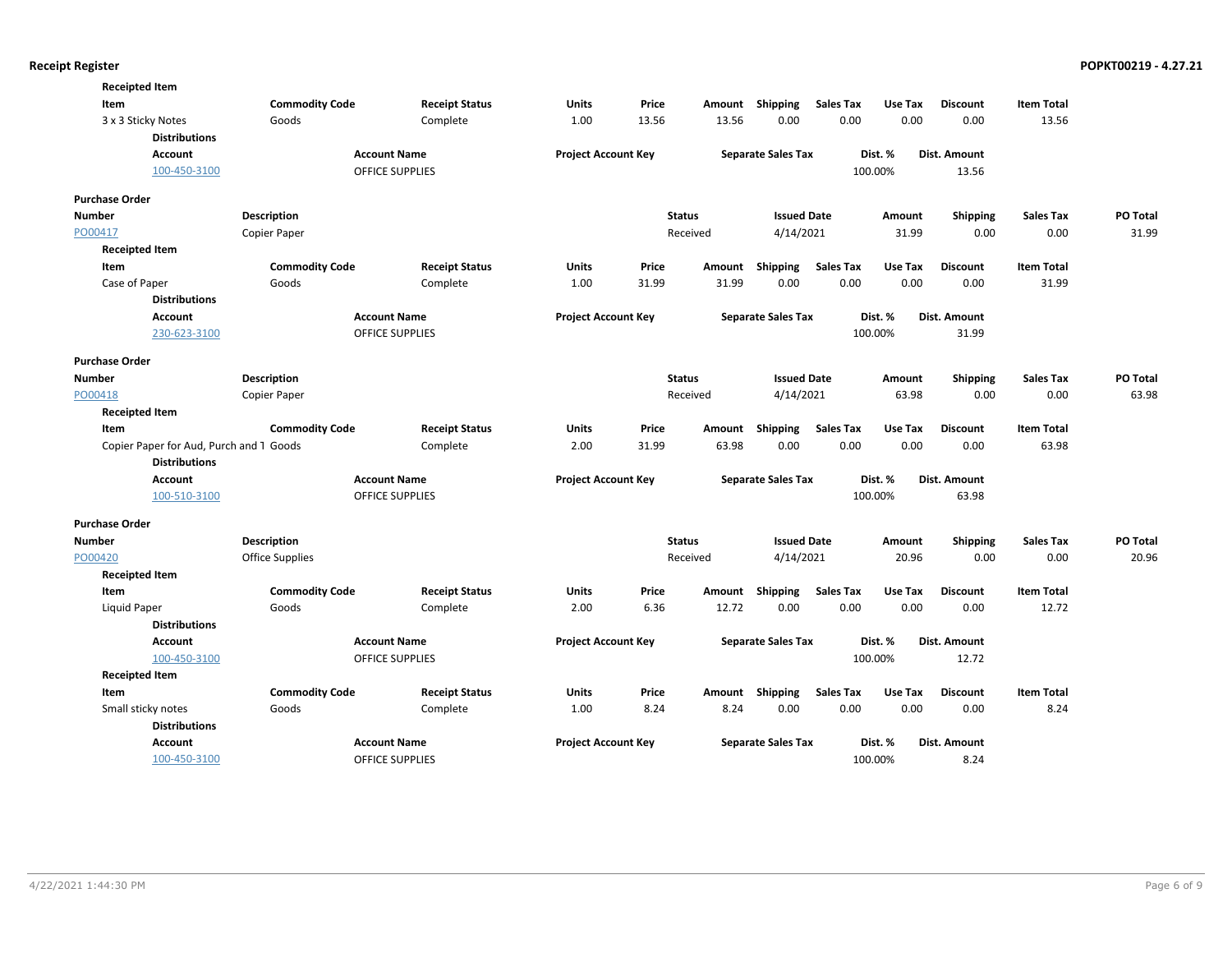| Invoice                                 |                       |                        |                              |                            |                  |        |                           |                      |         |                           |                   |                 |                      |
|-----------------------------------------|-----------------------|------------------------|------------------------------|----------------------------|------------------|--------|---------------------------|----------------------|---------|---------------------------|-------------------|-----------------|----------------------|
| <b>Number</b>                           | <b>Bank Code</b>      | 1099                   | Single Chk On Hold Item Date |                            | Post Date        |        | Due Date                  | <b>Discount Date</b> |         | Amount Shipping Sales Tax |                   | Discount        | <b>Invoice Total</b> |
| 168415235001                            | Pooled Cash           |                        |                              | 4/14/2021                  | 4/27/2021        |        | 4/27/2021                 | 4/14/2021            |         | 0.00<br>109.81            | 0.00              | 0.00            | 109.81               |
| Description: Office supplies            |                       |                        |                              |                            |                  |        |                           |                      |         |                           |                   |                 |                      |
| <b>Purchase Order</b>                   |                       |                        |                              |                            |                  |        |                           |                      |         |                           |                   |                 |                      |
| <b>Number</b>                           | <b>Description</b>    |                        |                              |                            | <b>Status</b>    |        | <b>Issued Date</b>        |                      | Amount  | Shipping                  | <b>Sales Tax</b>  |                 | PO Total             |
| PO00416                                 | Office supplies       |                        |                              |                            | Received         |        | 4/13/2021                 |                      | 109.81  | 0.00                      | 0.00              |                 | 109.81               |
| <b>Receipted Item</b>                   |                       |                        |                              |                            |                  |        |                           |                      |         |                           |                   |                 |                      |
| Item                                    | <b>Commodity Code</b> |                        | <b>Receipt Status</b>        | <b>Units</b>               | Price            | Amount | Shipping                  | Sales Tax            | Use Tax | <b>Discount</b>           | <b>Item Total</b> |                 |                      |
| 349010 Avery Write On Tab Divid Goods   |                       | Complete               |                              | 40.00                      | 0.65             | 26.00  | 0.00                      | 0.00                 | 0.00    | 0.00                      | 26.00             |                 |                      |
| <b>Distributions</b>                    |                       |                        |                              |                            |                  |        |                           |                      |         |                           |                   |                 |                      |
| <b>Account</b>                          |                       | <b>Account Name</b>    |                              | <b>Project Account Key</b> |                  |        | <b>Separate Sales Tax</b> | Dist. %              |         | Dist. Amount              |                   |                 |                      |
| 100-665-3100                            |                       | <b>OFFICE SUPPLIES</b> |                              |                            |                  |        |                           | 100.00%              |         | 26.00                     |                   |                 |                      |
| <b>Receipted Item</b>                   |                       |                        |                              |                            |                  |        |                           |                      |         |                           |                   |                 |                      |
| Item                                    | <b>Commodity Code</b> |                        | <b>Receipt Status</b>        | <b>Units</b>               | Price            |        | Amount Shipping           | <b>Sales Tax</b>     | Use Tax | <b>Discount</b>           | <b>Item Total</b> |                 |                      |
| 364065 Astrobright Terra Green          | Goods                 | Complete               |                              | 1.00                       | 7.23             | 7.23   | 0.00                      | 0.00                 | 0.00    | 0.00                      | 7.23              |                 |                      |
| <b>Distributions</b>                    |                       |                        |                              |                            |                  |        |                           |                      |         |                           |                   |                 |                      |
| <b>Account</b>                          |                       | <b>Account Name</b>    |                              | <b>Project Account Key</b> |                  |        | <b>Separate Sales Tax</b> | Dist. %              |         | Dist. Amount              |                   |                 |                      |
| 100-665-3100                            |                       | <b>OFFICE SUPPLIES</b> |                              |                            |                  |        |                           | 100.00%              |         | 7.23                      |                   |                 |                      |
| <b>Receipted Item</b>                   |                       |                        |                              |                            |                  |        |                           |                      |         |                           |                   |                 |                      |
| Item                                    | <b>Commodity Code</b> |                        | <b>Receipt Status</b>        | <b>Units</b>               | Price            |        | Amount Shipping           | <b>Sales Tax</b>     | Use Tax | <b>Discount</b>           | <b>Item Total</b> |                 |                      |
| 523959 HP 61XL Ink Black                | Goods                 | Complete               |                              | 1.00                       | 34.37            | 34.37  | 0.00                      | 0.00                 | 0.00    | 0.00                      | 34.37             |                 |                      |
| <b>Distributions</b>                    |                       |                        |                              |                            |                  |        |                           |                      |         |                           |                   |                 |                      |
| <b>Account</b>                          |                       | <b>Account Name</b>    |                              | <b>Project Account Key</b> |                  |        | <b>Separate Sales Tax</b> | Dist. %              |         | Dist. Amount              |                   |                 |                      |
| 100-665-3100                            |                       | OFFICE SUPPLIES        |                              |                            |                  |        |                           | 100.00%              |         | 34.37                     |                   |                 |                      |
| <b>Receipted Item</b>                   |                       |                        |                              |                            |                  |        |                           |                      |         |                           |                   |                 |                      |
| Item                                    | <b>Commodity Code</b> |                        | <b>Receipt Status</b>        | <b>Units</b>               | Price            |        | Amount Shipping           | <b>Sales Tax</b>     | Use Tax | <b>Discount</b>           | <b>Item Total</b> |                 |                      |
| 524022 HP 61 XL Ink Tricolor            | Goods                 | Complete               |                              | 1.00                       | 37.31            | 37.31  | 0.00                      | 0.00                 | 0.00    | 0.00                      | 37.31             |                 |                      |
| <b>Distributions</b>                    |                       |                        |                              |                            |                  |        |                           |                      |         |                           |                   |                 |                      |
| Account                                 |                       | <b>Account Name</b>    |                              | <b>Project Account Key</b> |                  |        | <b>Separate Sales Tax</b> | Dist. %              |         | Dist. Amount              |                   |                 |                      |
| 100-665-3100                            |                       | <b>OFFICE SUPPLIES</b> |                              |                            |                  |        |                           | 100.00%              |         | 37.31                     |                   |                 |                      |
| <b>Receipted Item</b>                   |                       |                        |                              |                            |                  |        |                           |                      |         |                           |                   |                 |                      |
| Item                                    | <b>Commodity Code</b> |                        | <b>Receipt Status</b>        | Units                      | Price            |        | Amount Shipping           | <b>Sales Tax</b>     | Use Tax | <b>Discount</b>           | <b>Item Total</b> |                 |                      |
| 810838 Office Depot Brand File Fr Goods |                       | Complete               |                              | 1.00                       | 4.90             | 4.90   | 0.00                      | 0.00                 | 0.00    | 0.00                      | 4.90              |                 |                      |
| <b>Distributions</b>                    |                       |                        |                              |                            |                  |        |                           |                      |         |                           |                   |                 |                      |
| <b>Account</b>                          |                       | <b>Account Name</b>    |                              | <b>Project Account Key</b> |                  |        | <b>Separate Sales Tax</b> | Dist. %              |         | Dist. Amount              |                   |                 |                      |
| 100-665-3100                            |                       | <b>OFFICE SUPPLIES</b> |                              |                            |                  |        |                           | 100.00%              |         | 4.90                      |                   |                 |                      |
|                                         |                       |                        |                              |                            |                  |        |                           |                      |         |                           |                   |                 |                      |
| Invoice                                 |                       |                        |                              |                            |                  |        |                           |                      |         |                           |                   |                 |                      |
| <b>Number</b>                           | <b>Bank Code</b>      | 1099                   | Single Chk On Hold Item Date |                            | <b>Post Date</b> |        | <b>Due Date</b>           | <b>Discount Date</b> |         | Amount Shipping Sales Tax |                   | <b>Discount</b> | <b>Invoice Total</b> |
| 168415900001                            | Pooled Cash           |                        |                              | 4/14/2021                  | 4/27/2021        |        | 4/27/2021                 | 4/14/2021            |         | 50.09<br>0.00             | 0.00              | 0.00            | 50.09                |
| <b>Description:</b> Office supplies     |                       |                        |                              |                            |                  |        |                           |                      |         |                           |                   |                 |                      |
| <b>Purchase Order</b>                   |                       |                        |                              |                            |                  |        |                           |                      |         |                           |                   |                 |                      |
| <b>Number</b>                           | <b>Description</b>    |                        |                              |                            | <b>Status</b>    |        | <b>Issued Date</b>        |                      | Amount  | <b>Shipping</b>           | <b>Sales Tax</b>  |                 | PO Total             |
| PO00416                                 | Office supplies       |                        |                              |                            | Received         |        | 4/13/2021                 |                      | 50.09   | 0.00                      | 0.00              |                 | 50.09                |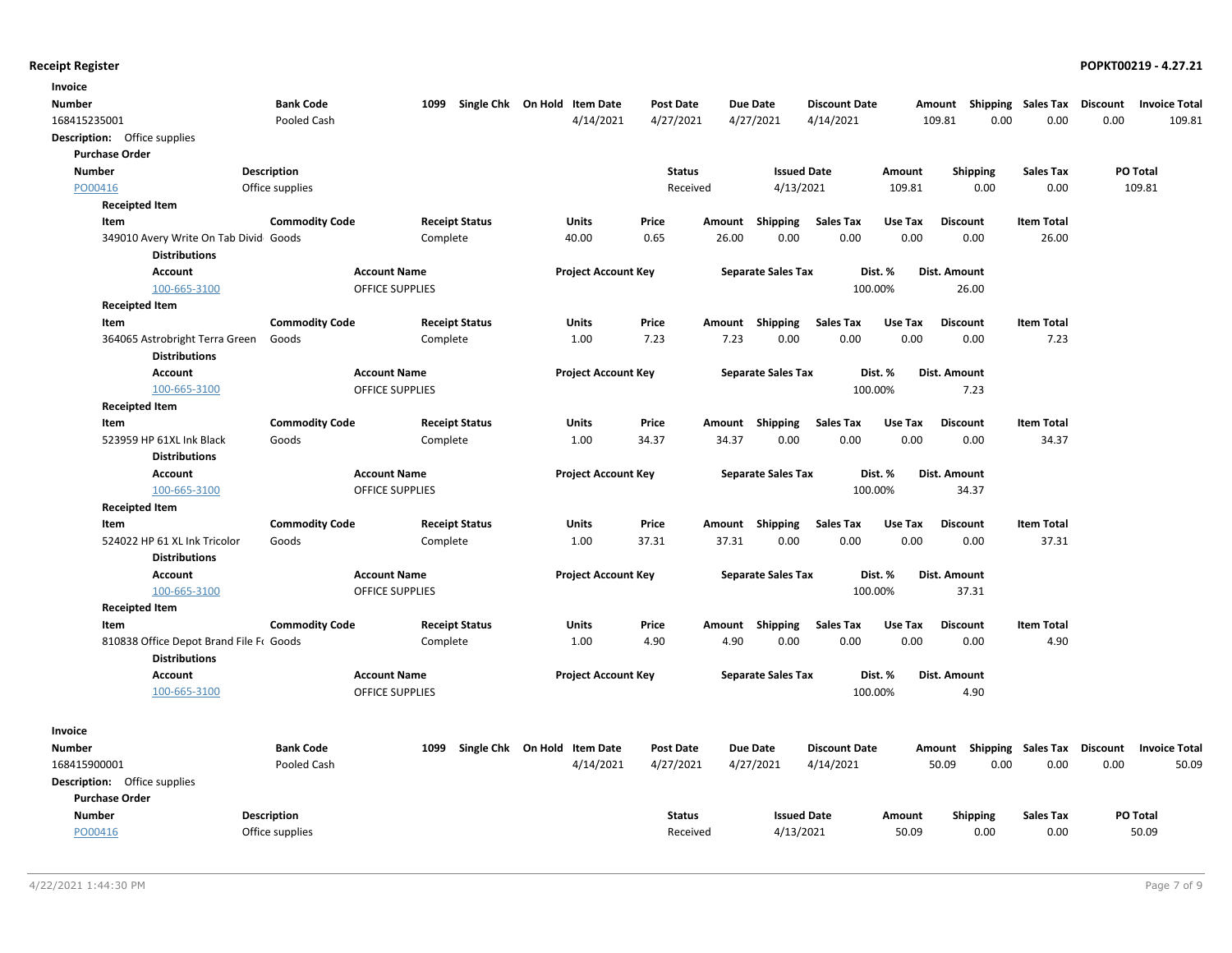| <b>Receipted Item</b>                     |                            |                          |                              |                  |                           |                      |                               |                                      |                                         |
|-------------------------------------------|----------------------------|--------------------------|------------------------------|------------------|---------------------------|----------------------|-------------------------------|--------------------------------------|-----------------------------------------|
| Item                                      | <b>Commodity Code</b>      | <b>Receipt Status</b>    | <b>Units</b>                 | Price            | Amount Shipping           | <b>Sales Tax</b>     | Use Tax                       | <b>Item Total</b><br><b>Discount</b> |                                         |
| 1388854 Cardinal XtraLife 3 Ring I Goods  |                            | Complete                 | 1.00                         | 50.09            | 0.00<br>50.09             | 0.00                 | 0.00                          | 0.00<br>50.09                        |                                         |
| <b>Distributions</b>                      |                            |                          |                              |                  |                           |                      |                               |                                      |                                         |
| Account                                   |                            | <b>Account Name</b>      | <b>Project Account Key</b>   |                  | <b>Separate Sales Tax</b> | Dist. %              | Dist. Amount                  |                                      |                                         |
| 100-665-3100                              |                            | OFFICE SUPPLIES          |                              |                  |                           | 100.00%              |                               | 50.09                                |                                         |
| <b>Vendor Number</b><br><b>Vendor DBA</b> |                            |                          |                              |                  |                           |                      | <b>Vendor Total Discount:</b> | 0.00                                 | <b>Invoice Total:</b><br>790.77         |
| 00494<br>SHI GOVERNMENT SOLUT             |                            |                          |                              |                  |                           |                      |                               |                                      |                                         |
| Invoice                                   |                            |                          |                              |                  |                           |                      |                               |                                      |                                         |
| <b>Number</b>                             | <b>Bank Code</b>           | 1099                     | Single Chk On Hold Item Date | <b>Post Date</b> | <b>Due Date</b>           | <b>Discount Date</b> |                               | Amount Shipping Sales Tax            | Discount<br><b>Invoice Total</b>        |
| GB 00409183                               | Pooled Cash                |                          | 4/20/2021                    | 4/27/2021        | 4/27/2021                 | 4/20/2021            | 790.77                        | 0.00<br>0.00                         | 0.00<br>790.77                          |
| Description: MS OFFICE                    |                            |                          |                              |                  |                           |                      |                               |                                      |                                         |
| <b>Purchase Order</b>                     |                            |                          |                              |                  |                           |                      |                               |                                      |                                         |
| <b>Number</b>                             | Description                |                          |                              | <b>Status</b>    |                           | <b>Issued Date</b>   | Amount                        | <b>Shipping</b><br><b>Sales Tax</b>  | PO Total                                |
| PO00427                                   | <b>MS OFFICE</b>           |                          |                              | Received         | 4/19/2021                 |                      | 790.77                        | 0.00<br>0.00                         | 790.77                                  |
| <b>Receipted Item</b>                     |                            |                          |                              |                  |                           |                      |                               |                                      |                                         |
| Item                                      | <b>Commodity Code</b>      | <b>Receipt Status</b>    | <b>Units</b>                 | Price            | Shipping<br>Amount        | <b>Sales Tax</b>     | Use Tax                       | <b>Discount</b><br><b>Item Total</b> |                                         |
| <b>GOV GRANT MS OFFICE</b>                | Goods                      | Complete                 | 3.00                         | 263.59           | 0.00<br>790.77            | 0.00                 | 0.00                          | 790.77<br>0.00                       |                                         |
| <b>Distributions</b>                      |                            |                          |                              |                  |                           |                      |                               |                                      |                                         |
| Account                                   |                            | <b>Account Name</b>      | <b>Project Account Key</b>   |                  | <b>Separate Sales Tax</b> | Dist. %              | Dist. Amount                  |                                      |                                         |
| 414-416-4530                              |                            | <b>COMPUTER SOFTWARE</b> |                              |                  |                           | 100.00%              |                               | 790.77                               |                                         |
|                                           |                            |                          |                              |                  |                           |                      |                               |                                      |                                         |
| <b>Vendor Number</b><br><b>Vendor DBA</b> |                            |                          |                              |                  |                           |                      | <b>Vendor Total Discount:</b> | 0.00                                 | <b>Invoice Total:</b><br>536.00         |
| 00596<br><b>SOUTHERN TIRE MART, LLC</b>   |                            |                          |                              |                  |                           |                      |                               |                                      |                                         |
| Invoice                                   |                            |                          |                              |                  |                           |                      |                               |                                      |                                         |
| <b>Number</b>                             | <b>Bank Code</b>           | 1099                     | Single Chk On Hold Item Date | <b>Post Date</b> | <b>Due Date</b>           | <b>Discount Date</b> |                               | Amount Shipping Sales Tax            | <b>Discount</b><br><b>Invoice Total</b> |
| 4170033320                                | Pooled Cash                |                          | 4/20/2021                    | 4/27/2021        | 4/27/2021                 | 4/20/2021            | 536.00                        | 0.00<br>0.00                         | 0.00<br>536.00                          |
| <b>Description:</b> Pct 1 Tires           |                            |                          |                              |                  |                           |                      |                               |                                      |                                         |
| <b>Purchase Order</b>                     |                            |                          |                              |                  |                           |                      |                               |                                      |                                         |
| <b>Number</b>                             | Description                |                          |                              | <b>Status</b>    |                           | <b>Issued Date</b>   | Amount                        | <b>Shipping</b><br><b>Sales Tax</b>  | PO Total                                |
| PO00433                                   | <b>Tires</b>               |                          |                              | Received         | 4/22/2021                 |                      | 536.00                        | 0.00<br>0.00                         | 536.00                                  |
| <b>Receipted Item</b>                     |                            |                          |                              |                  |                           |                      |                               |                                      |                                         |
| Item                                      | <b>Commodity Code</b>      | <b>Receipt Status</b>    | Units                        | Price            | Shipping<br>Amount        | <b>Sales Tax</b>     | Use Tax                       | <b>Discount</b><br><b>Item Total</b> |                                         |
| LT245 75R17/E TRANSFORCE                  | Goods                      | Complete                 | 4.00                         | 134.00           | 536.00<br>0.00            | 0.00                 | 0.00                          | 0.00<br>536.00                       |                                         |
| <b>Distributions</b>                      |                            |                          |                              |                  |                           |                      |                               |                                      |                                         |
| Account                                   |                            | <b>Account Name</b>      | <b>Project Account Key</b>   |                  | <b>Separate Sales Tax</b> | Dist. %              | Dist. Amount                  |                                      |                                         |
| 210-621-4590                              |                            | R&M MACH. TIRES & TUBES  |                              |                  |                           | 100.00%              |                               | 536.00                               |                                         |
| <b>Packet Totals</b>                      |                            |                          |                              |                  |                           |                      |                               |                                      |                                         |
| Vendors: 5<br>Invoices: 15                | <b>Purchase Orders: 21</b> |                          | <b>Amount: 2,939.34</b>      |                  | Shipping: 0.00            | Tax: 0.00            | Discount: 0.00                |                                      | <b>Total Amount: 2,939.34</b>           |